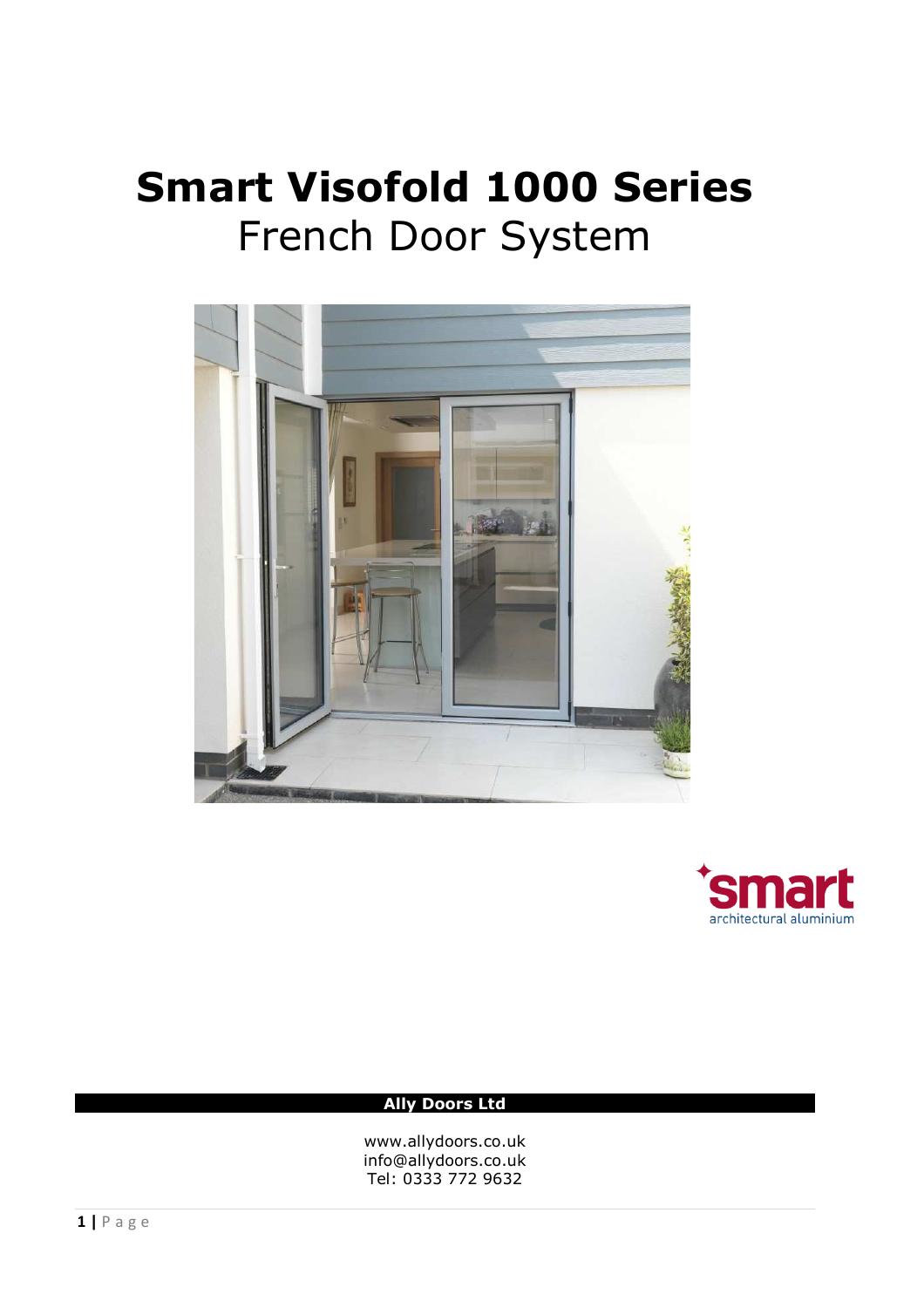# **Smart Visofold 1000 Series (French Door System)**

# **Recommended Design Limitations**

Minimum Sash Width 700mm Maximum Sash Width 1200mm Maximum Sash Height

Maximum Sash Weight 100kg

Dependent on Site Location

## **Weather Performance - Open Out - Rebated Threshold**

BS EN 1026: 2000 Air Permeability:<br>
BS EN 1027: 2000 Water tightness: 
Class E 750Pa BS EN 1027: 2000 Water tightness: BS EN 12211:2000 Resistance to Wind Load Class A4 1800Pa

Important Note:

Low Thresholds have not been weather tested as they are unlikely to exceed UK exposure category 800 X shown below:

BS EN 1026 : 2000 Air Permeability Class 1 150 Pa BS EN  $1027$  : 2000 Water Tightness BS EN 12211 : 2000 Resistance to Wind Load Class A4 1800 Pa

#### **Profile Specification**

The frames are constructed of aluminium alloy extrusion to BS EN 755, extruded from 6063 T6 alloy. The external aluminium alloy extrusion is pre treated and finished either in -

Anodised to BS 3987: 1987, grade AA25 to a natural self colour Polyester powder organic coating to BS 6496

#### **Ally Doors Ltd**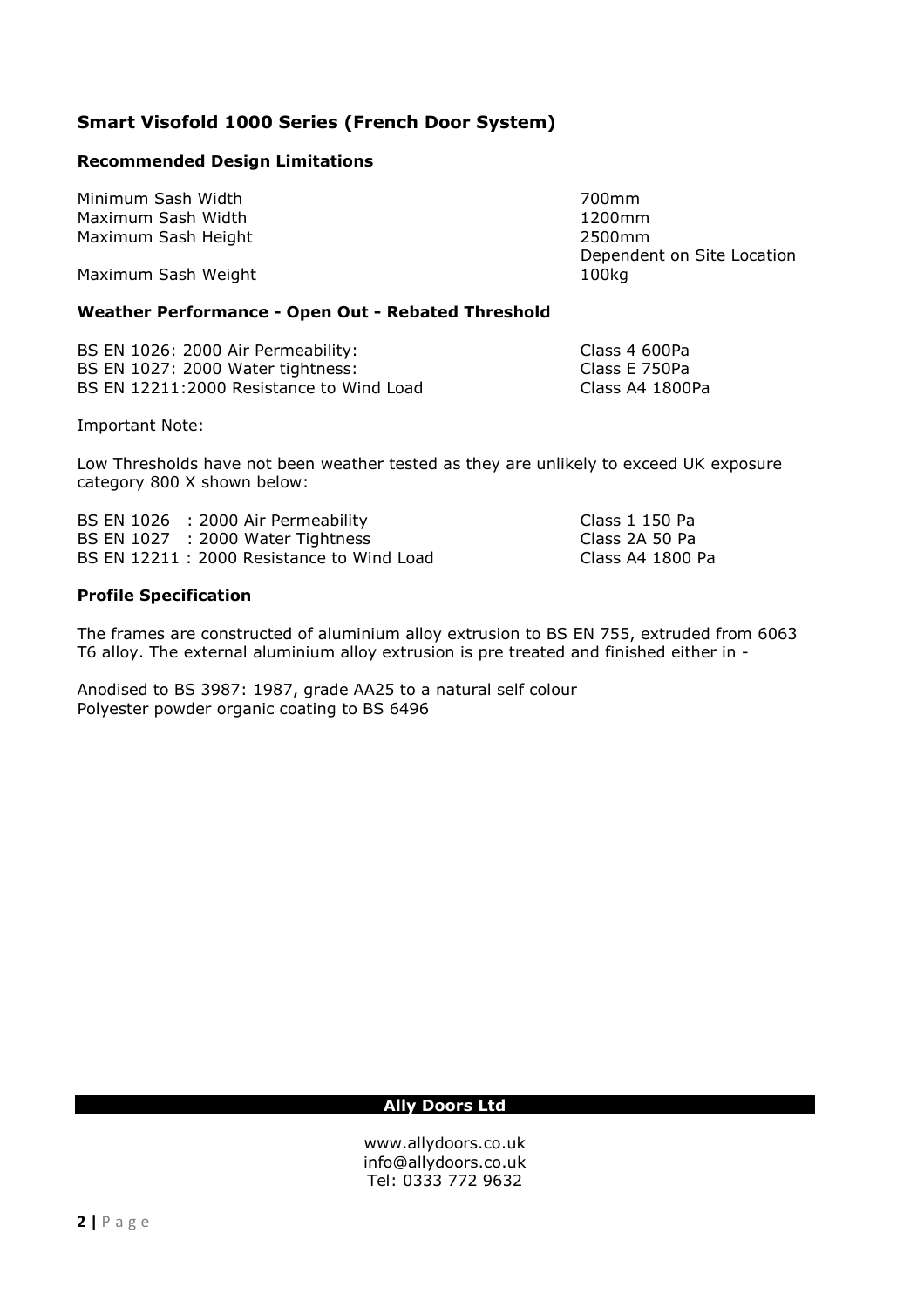# **Over View**

Smart Visofold 1000 Series (French Door System) -

- **Contemporary & Elegant**, with ultra slim sight lines of just 102.5mm providing more glass and less aluminium
- **Insulated & Durable,** aluminium profiles are thermally broken with polyamide for enhanced thermal performance
- **Effortless To Operate**, the door system makes us of bespoke aluminium extrusions specifically designed for French door systems resulting in ease of operation
- **Great Value For Money**, Smart Visofold 1000 series French doors are cost effective without compromising on quality
- **Compliant**, with latest regulations and insurance requirements
- **Secure**, all doors as standard includes for three star diamond rated high security ABS locking cylinder, integrated with multi point locking (master door only) and an interim locking handle for slave door engaging shoot bolts top and bottom
- **Weather Rated,** Smart Visofold 1000 series French doors have been tested to BS 6375: Part1: 2009, meeting the requirements for resistance to wind loads, air permeability and water tightness
- **Guaranteed**, as standard the Smart Visofold 1000 series includes for a manufacturer's warranty

#### **Ally Doors Ltd**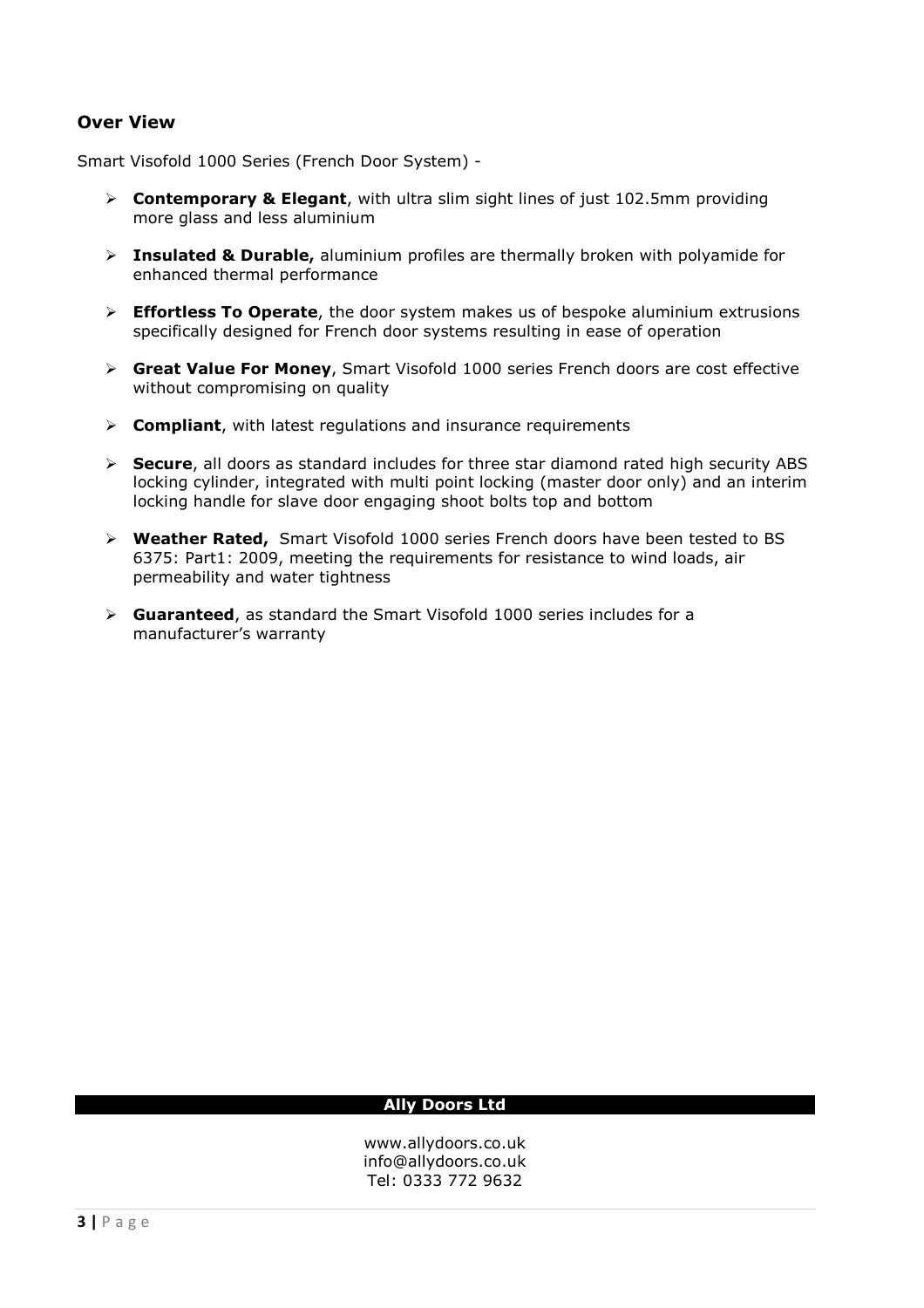## **Threshold Options**

**DV14** - Standard Threshold (Rebated)

This is the recommended threshold type as it provides complete water tightness.



#### **DV171\* & DV173\*** - Low Threshold Options

A low threshold option is available to provide ease of egress from outdoors to indoors or indoors to outdoors.

This system is not recommended for areas with soft floor finishes as is does not provide a complete weather shield.

DV171 is DDA compliant.



threshold where enhanced weather performance is required.



\*DV173 is non-rebated. Please use rebated threshold where enhanced weather performance is required.

#### **Ally Doors Ltd**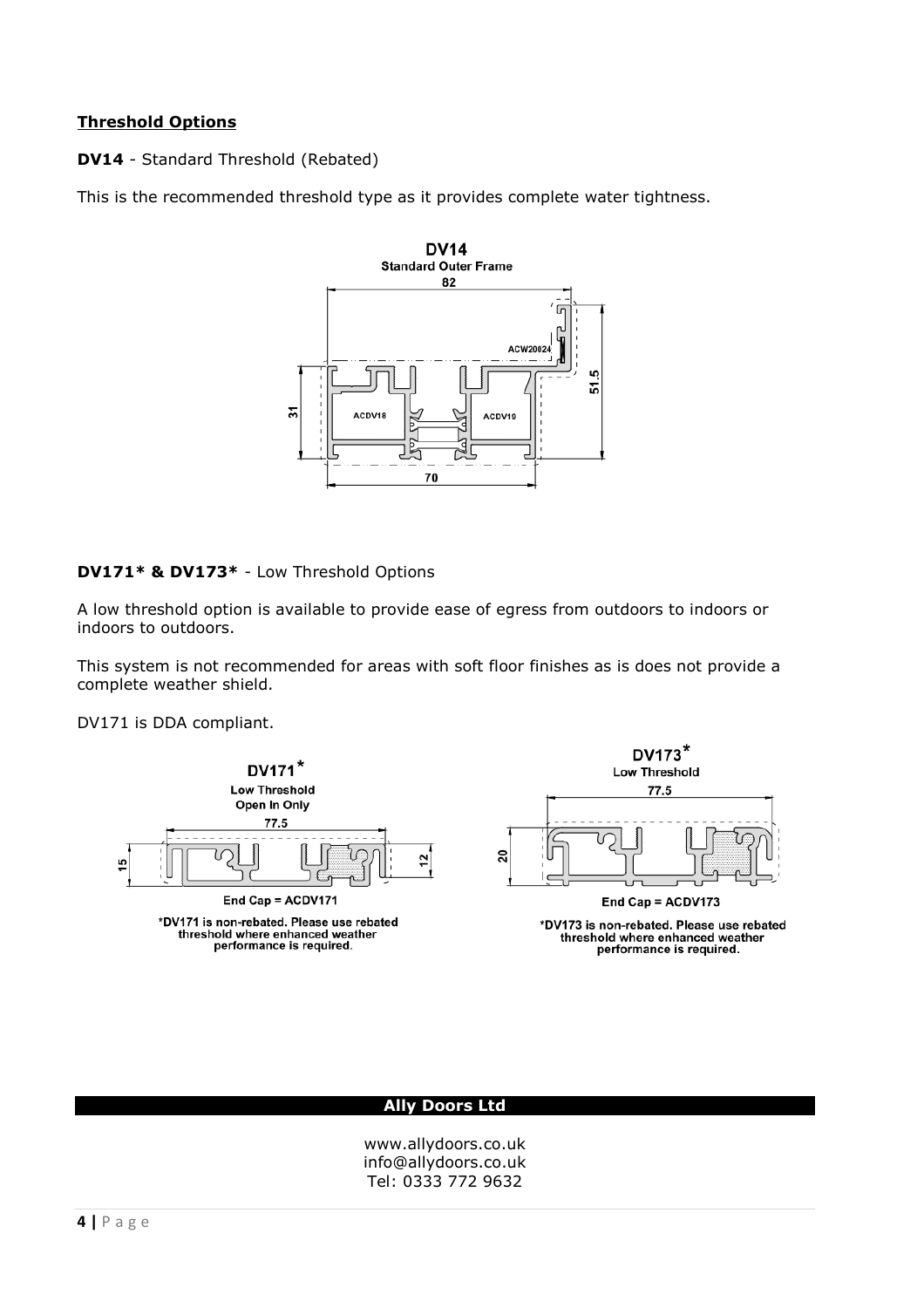## **Threshold Overview**

The image on the left depicts the weathered threshold without a door sill.

The image on the right depicts the weathered threshold with an extruded aluminium sill, 150mm deep.



The images below depict all threshold options are available with extruded door sills.

The image of the left depicts the low threshold option. The image on the right depicts the standard threshold option both installed with an extruded 150mm sill.



### **Ally Doors Ltd**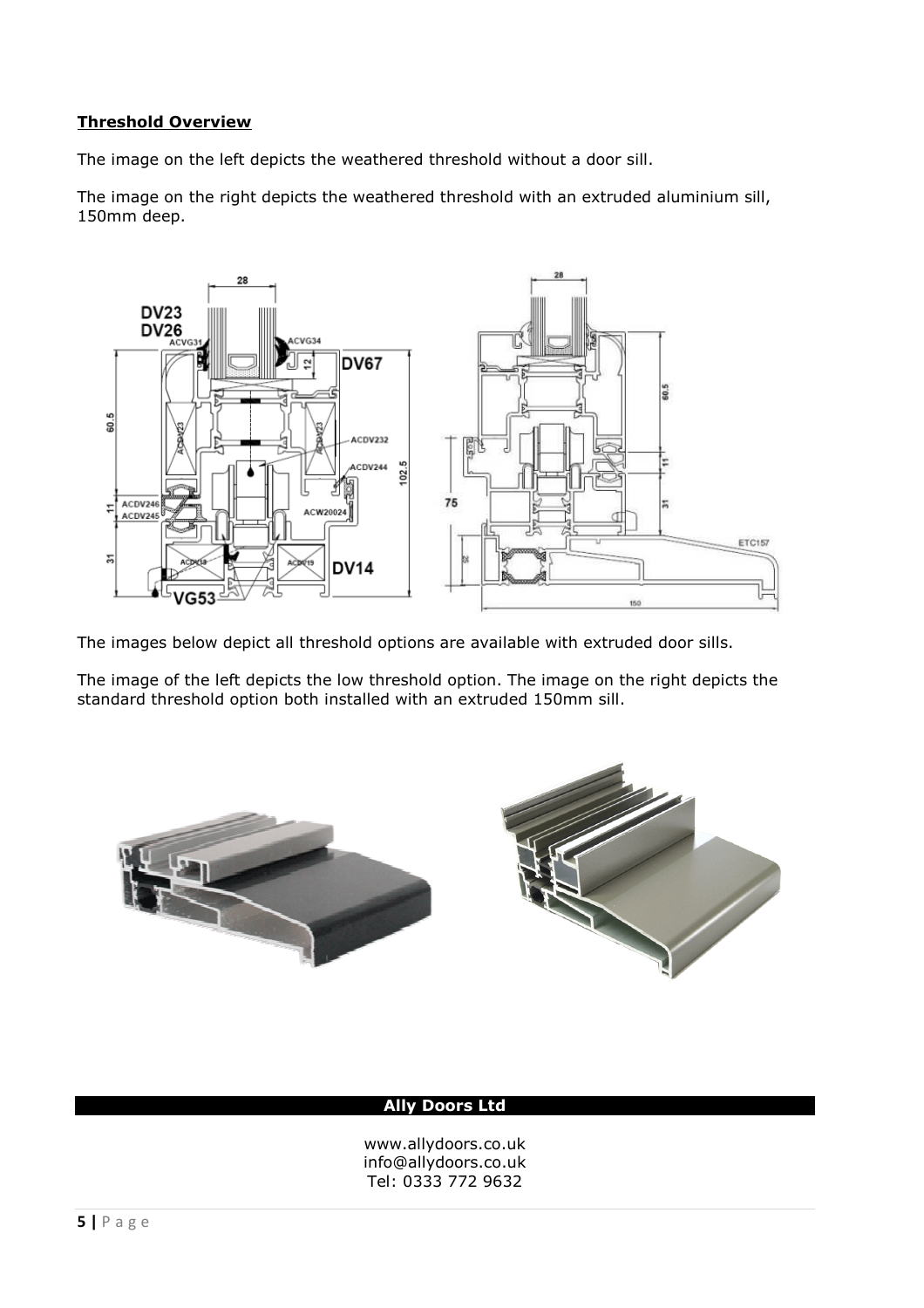## **Door Sill Options**

As standard all doors are complete with an extruded 150mm sill (unless otherwise stated). There is an option to accommodate different door sills as follows -



### **Ally Doors Ltd**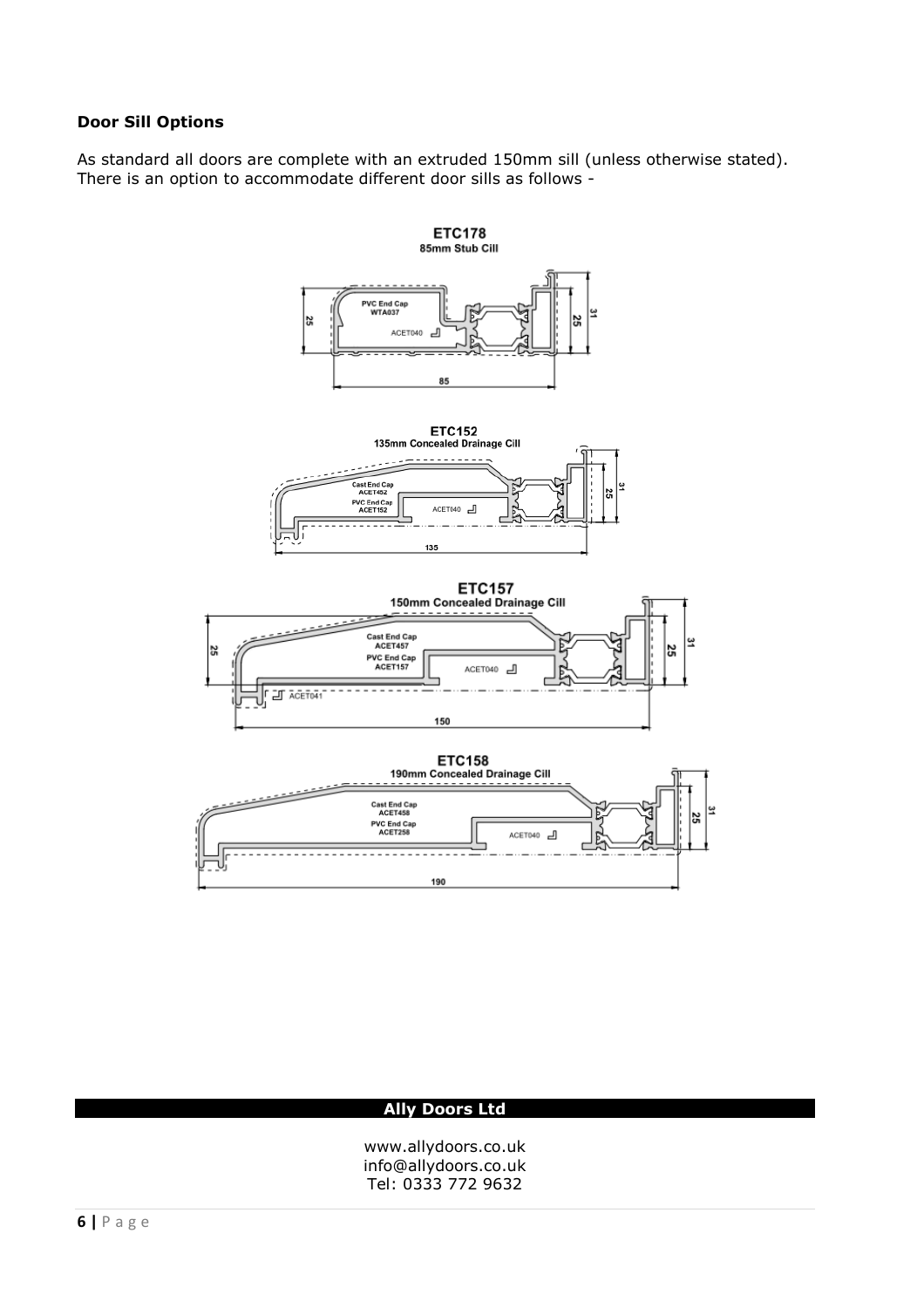# **Sight Line Overview - Outer Frame (Open Out)**

The images below depict the outer frame sight lines.





#### **Ally Doors Ltd**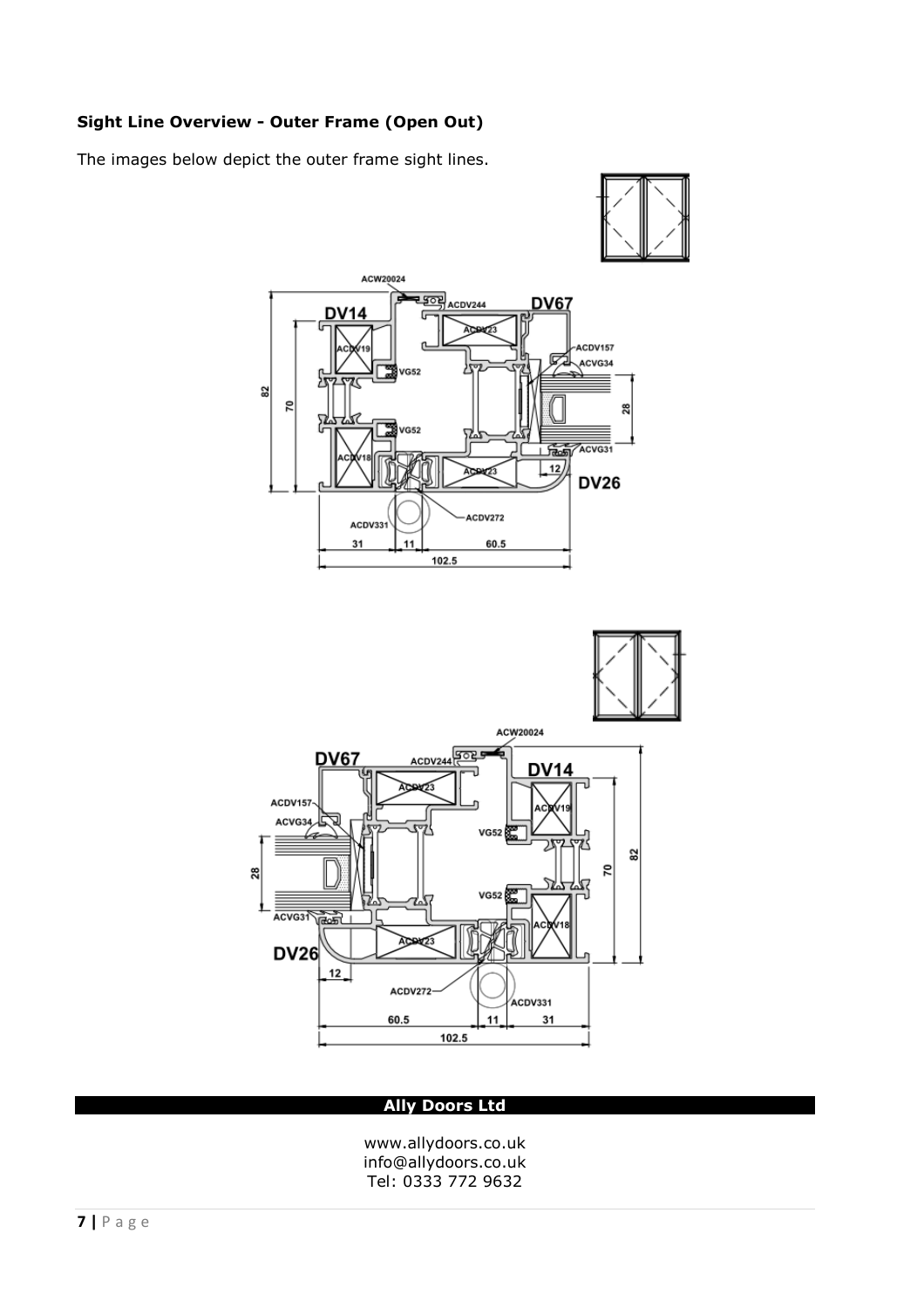# **Sight Line Overview - Meeting Stile (Open Out)**

The image below depicts the typical meeting stile.



The below image depicts the head detail.



## **Ally Doors Ltd**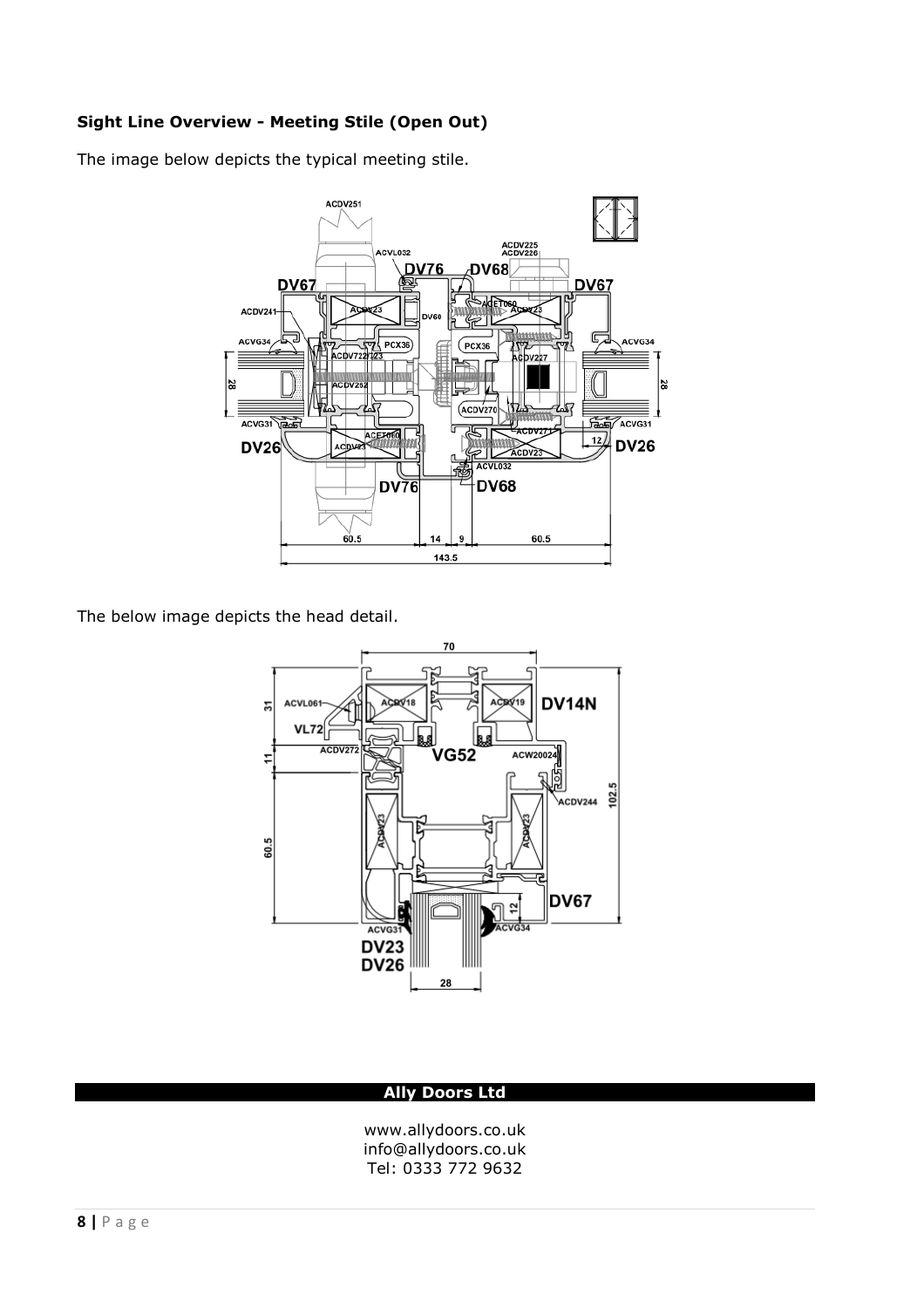# **Trickle Ventilation**

Trickle ventilation is accommodated fro via a head extension. The below image depicts a head extension 20mm deep.



The below image depicts trickle ventilation inserted via a 42mm head extension.



#### **Ally Doors Ltd**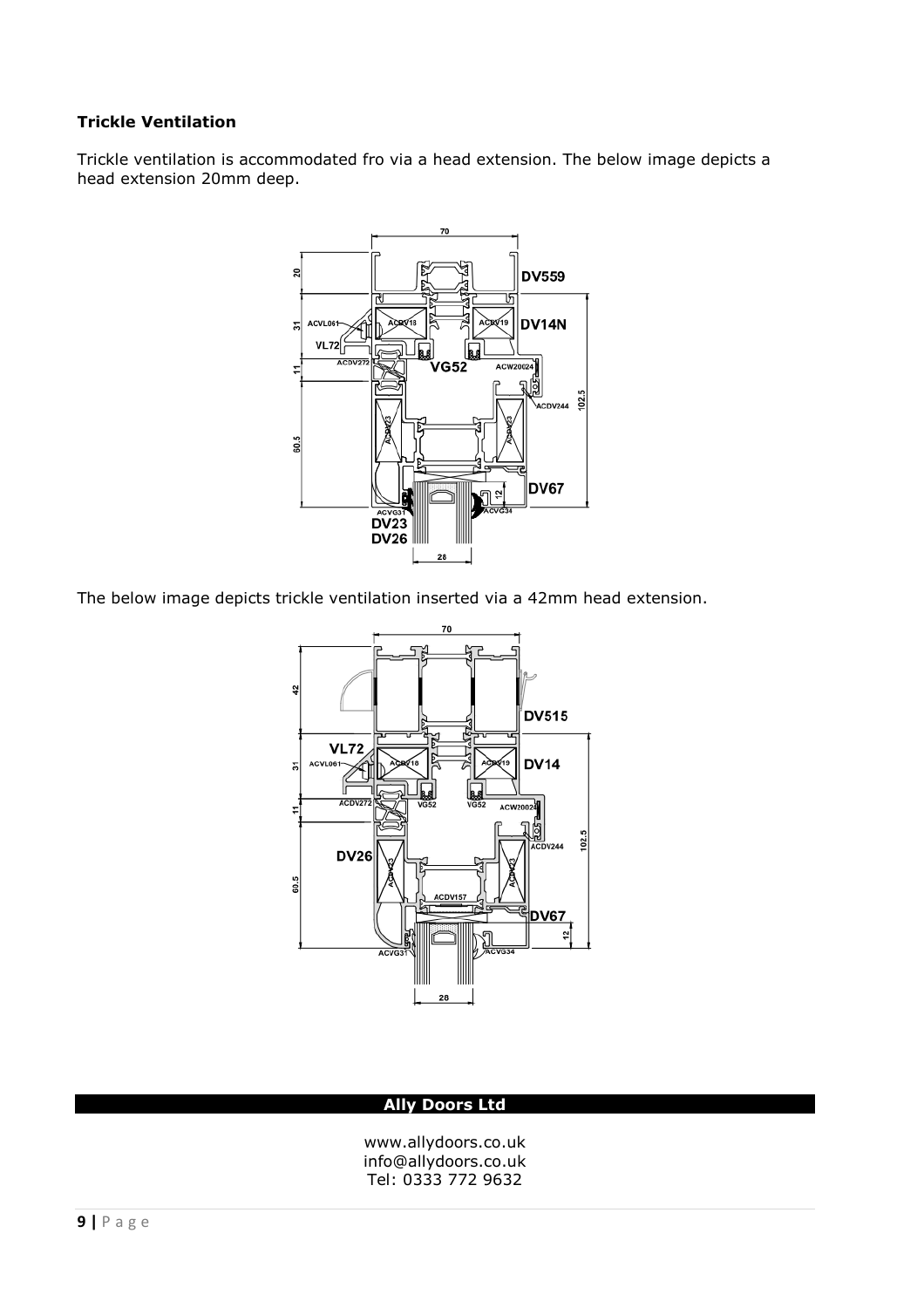# **Ironmongery - Handles**

All French doors are complete with a lever handle for the master door and a lockable interim handle for the slave door. Handles are available in black white or silver.



#### **Ally Doors Ltd**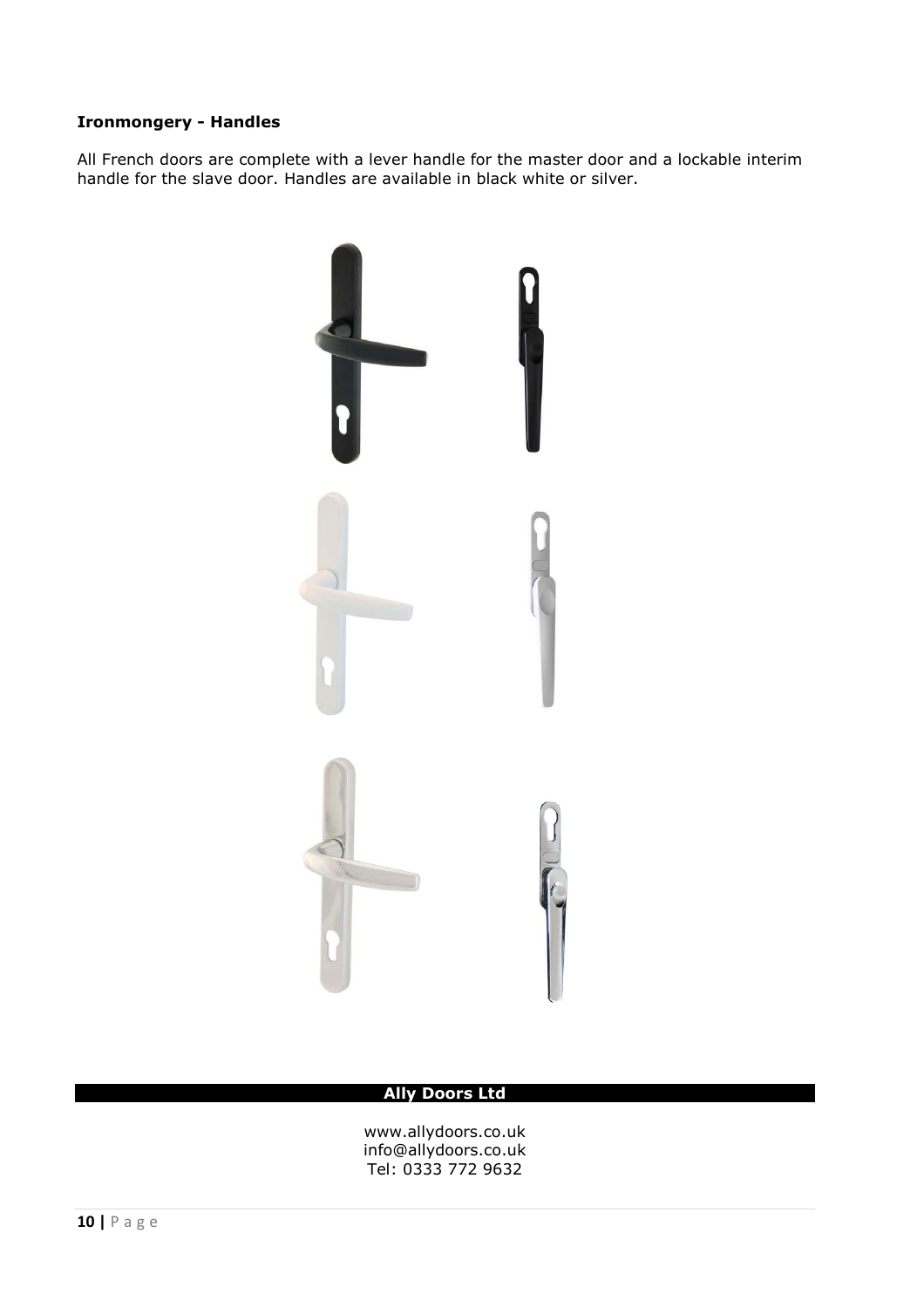# **Ironmongery - Locking Cylinders**

As standard all doors are complete with three star diamond rated, high security locking cylinders integrated with the multi point locking. Anti Bump, Anti Snap, Anti Drill, Anti Pick.



## **Trickle Vents**

Trickle vents if required are available in black, white or anthracite grey only. Trickle vents will be provided via a head extension.



#### **Ally Doors Ltd**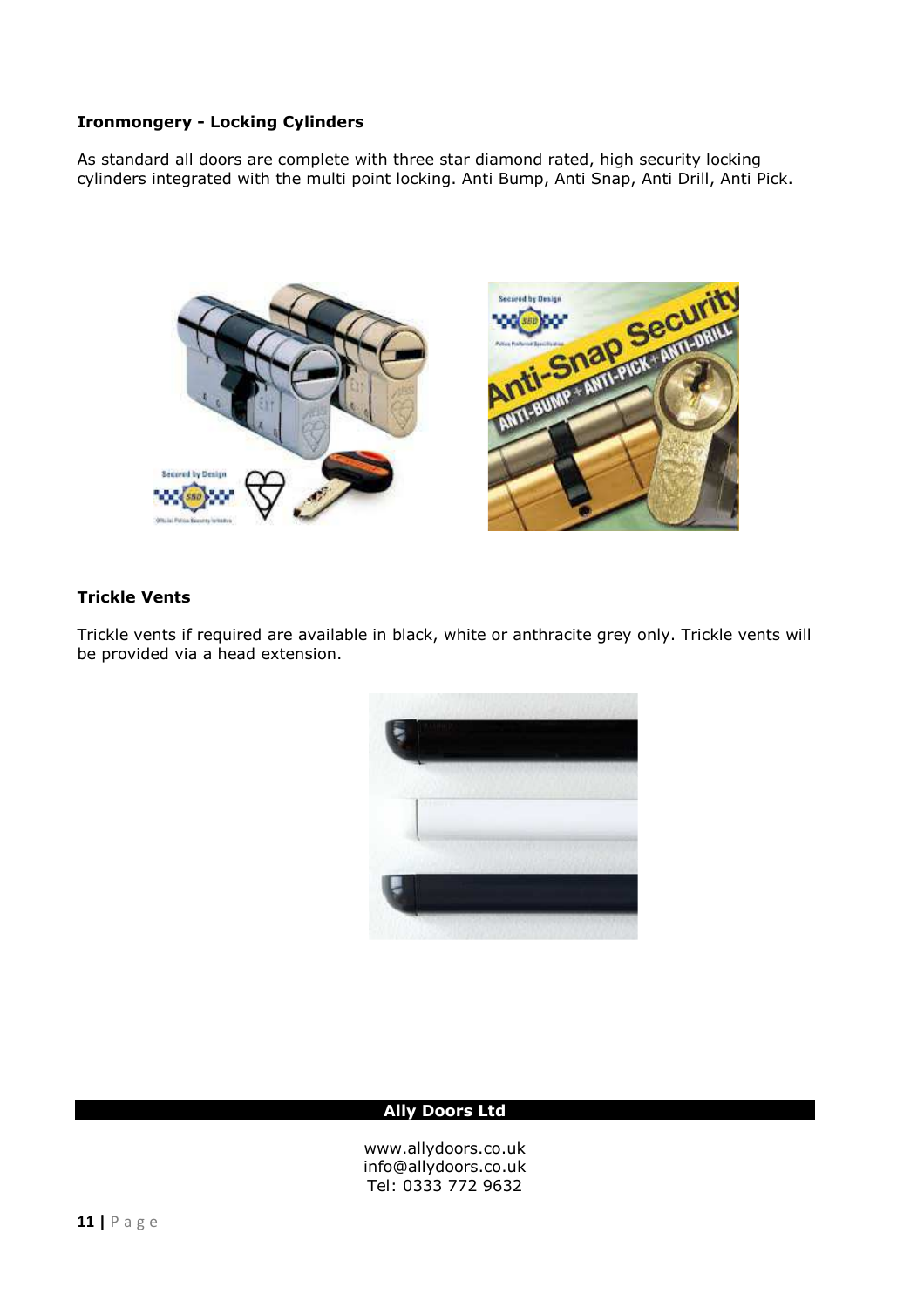# **Smart Visofold 1000 Series - French Door System**







# **Ally Doors Ltd**